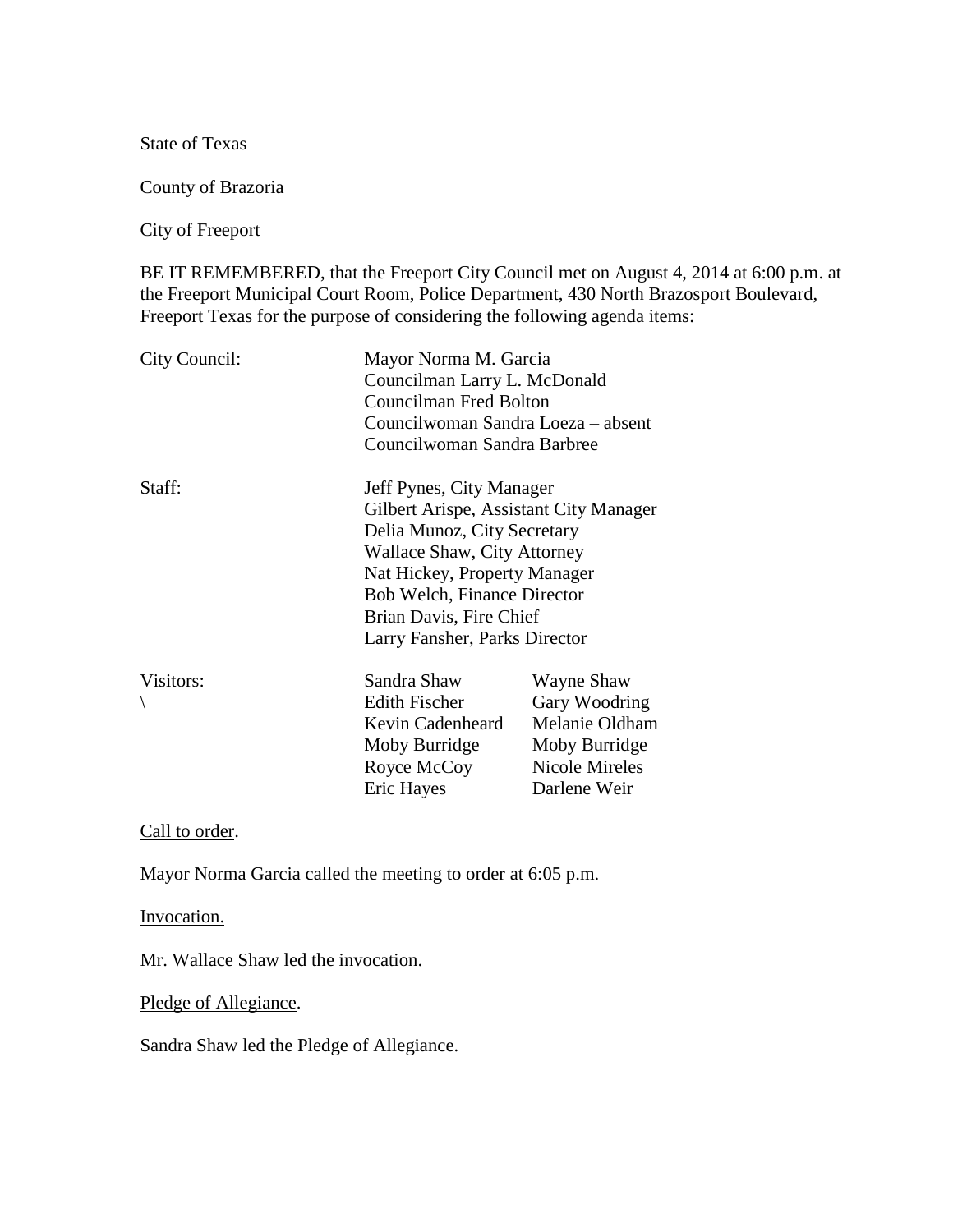Consideration of approving the July 23 & July 29, 2014 Council Minutes.

On a motion by Councilwoman Barbree, seconded by Councilman Bolton, with all present voting "Aye", Council unanimously approved the July 23 & July 29, 2014 Council Minutes.

Attending citizens and their business.

There were none.

Consideration of approving and authorizing the Mayor to sign an Interlocal Contract between Harris County Department of Education and City of Freeport.

On a motion by Councilman McDonald, seconded by Councilwoman Barbree, with all present voting "Aye", Council unanimously approved the Mayor to sign an Interlocal Contract between Harris County Department of Education and City of Freeport.

Consideration of approving and authorizing the Mayor to sign a Road & Bridge Interlocal Agreement for Fiscal Year 2015 with Brazoria County and the City of Freeport for street repairs.

On a motion by Councilman McDonald, seconded by Councilwoman Barbree, with all present voting "Aye", Council unanimously approved authorizing the Mayor to sign a Road & Bridge Interlocal Agreement for Fiscal Year 2015 with Brazoria County and the City of Freeport for street repairs.

Consideration of approving a qualified person to fill the expired term as a representative of the Brazosport Water Authority for the term 2014-2016.

On a motion by Councilman McDonald, seconded by Councilman Bolton, with all present voting 2 to 2, to reappoint Stoney Burke as a representative of the Brazosport Water Authority for the term 2014-2016. Mayor Garcia and Councilwoman Barbree opposed.

Consideration of approving Ordinance No. 2014-2069 an amendment to Exhibit A of the Specific Use Permit granted to Eric Hayes, requesting the entrance to the park on Hwy. 288 instead of Zapata Street and changing the lot size to 116 to 190 RV spaces.

On a motion by Councilman McDonald to grant Mr. Eric Hayes' request , motion died for lack of a second.

Consideration of approving and signing a replat on the Old Brazos River Retreat a Subdivision of a 0.764 acre tract out of tract 4 of the City of Freeport as recorded in County Clerk's File No. 12-057412 of the Brazoria County Official Records in the Stephen F. Austin Survey Abstract 32 & 33, Brazoria County, Texas.

On a motion by Councilman McDonald, seconded by Councilwoman Barbree, with all present voting "Aye", Council unanimously approved signing a replat on the Old Brazos Retreat a Subdivision of a 0.764 acre tract out of tract 4 of the City of Freeport as recorded in County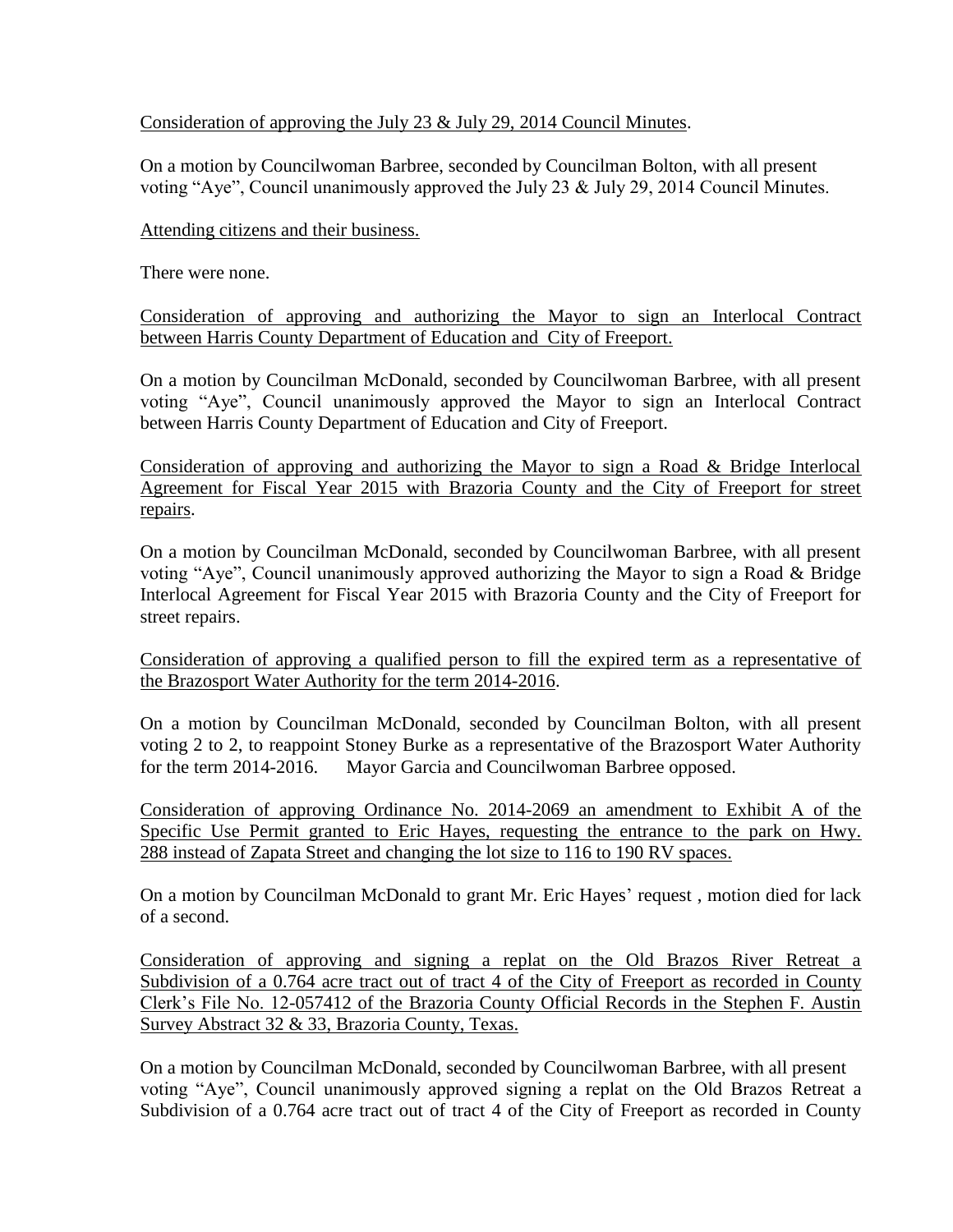Clerk's File No. 12-057412 of the Brazoria County Official Records in the Stephen F. Austin Survey Abstract 32 & 33, Brazoria County, Texas.

Consideration of approving Resolution No. 2014-2442 reappointing Edward Garcia and appointing Royce McCoy and Lesa Girouard to the Planning Commission of said City.

On a motion by Councilman McDonald, seconded by Councilman Bolton, with all present voting "Aye", Council approved Resolution No. 2014-2442 reappointing Edward Garcia and appointing Royce McCoy and Lesa Girouard to the Planning Commission of said City.

Consideration of approving Resolution No. 2014-2443 appointing Brock Owens and Martin Velez to the Library Board of said City.

On a motion by Councilman McDonald, seconded by Councilwoman Barbree, with all present voting "Aye", Council unanimously approved Resolution 2014-2443 appointing Brock Owens and Martin Velez to the Library Board of said City.

Consideration of approving Resolution No. 2014-2444 reappointing Raul Ramirez, Loren Hayes and appointing Annette Sanford to the Board of Adjustment of said City.

On a motion by Councilman McDonald, seconded by Councilwoman Barbree, with all present voting "Aye", Council unanimously approved Resolution 2014-2444 reappointing Raul Ramirez, Loren Hayes and appointing Annette Sanford to the Board of Adjustment of said City.

Consideration of approving Resolution No. 2014-2445 reappointing Rosemary Bravo, Chris Kozak and appointing Nino Herrera to the Beautification/Park Recreation Committee of said City.

On a motion by Councilman McDonald, seconded by Councilwoman Barbree, with all present voting "Aye", Council unanimously approved Resolution No. 2014-2445 reappointing Rosemary Bravo, Chris Kozak and appointing Nino Herrera to the Beautification/Park Recreation Committee of said City.

Consideration of approving Resolution No. 2014-2446 reappointing John Shultz and appointing Melanie Oldham to the Urban Renewal Board of the City.

On a motion by Councilman McDonald, seconded by Councilwoman Barbree, with all present voting "Aye", Council unanimously approved Resolution No. 2014-2446 reappointing John Shultz and appointing Melanie Oldham to the Urban Renewal Board of the City.

Consideration of approving Resolution No. 2014-2447 reappointing Troy Brimage, Brooks Bass and Drew Ryder to the Economic Development Corporation of the City.

On a motion by Councilman McDonald, seconded by Councilwoman Barbree, with all present Voting "Aye", Council unanimously approved Resolution No. 2014-2447 reappointing Troy Brimage, Brooks Bass, and Drew Ryder to the Economic Development Corporation of the City.